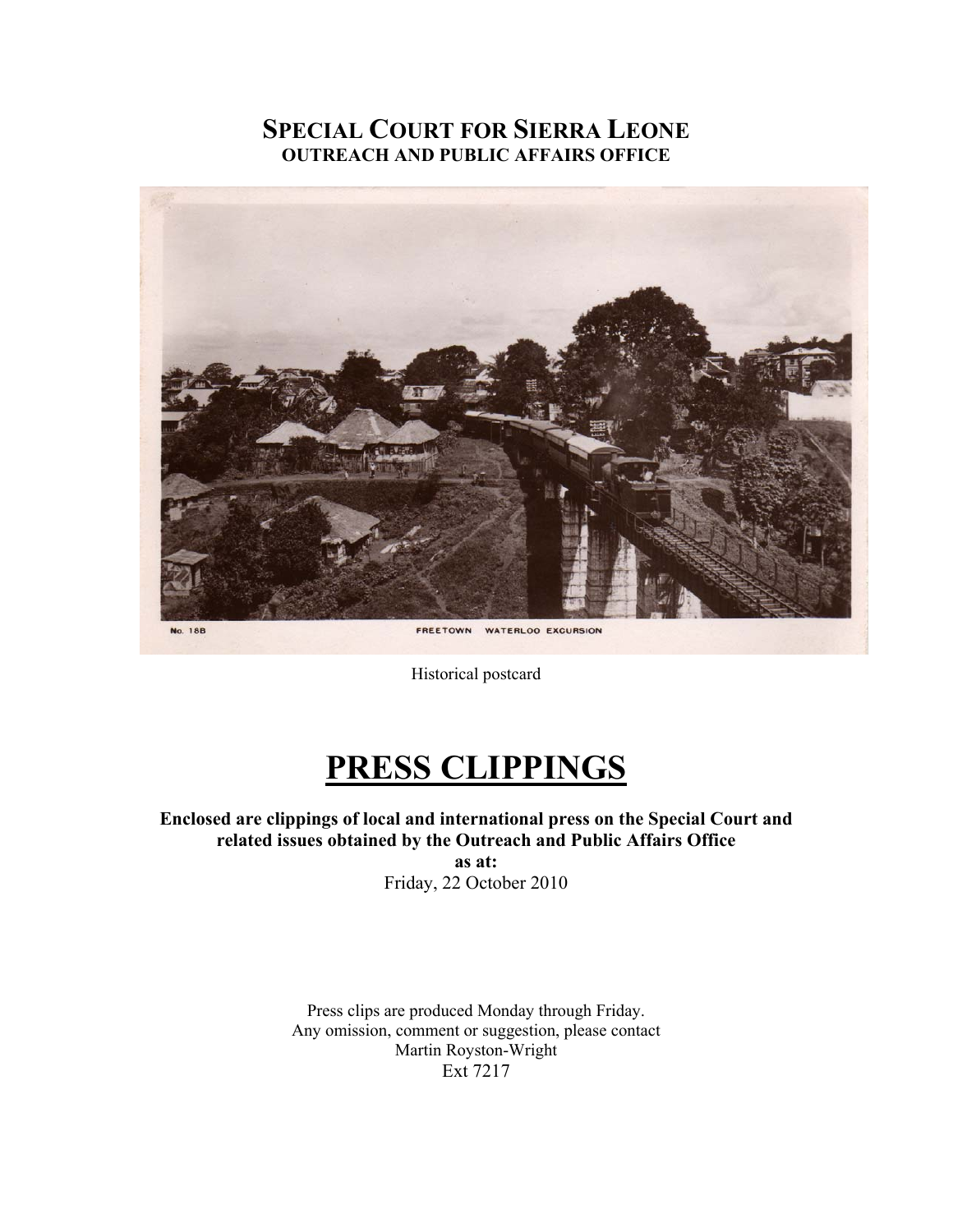| <b>Local News</b>                                                                         |             |
|-------------------------------------------------------------------------------------------|-------------|
| Violence Against Women: A Crime Against Humanity / The Punch                              | Page 3      |
| African Human Rights Day Celebrated / Awareness Times                                     | Page 4      |
| <b>International News</b>                                                                 |             |
| Judges Order Prosecutors to Disclose Exculpatory Material/ CharlesTaylorTrial.org         | Pages 5-6   |
| Sierra Leone / Human Rights Watch                                                         | Page 7      |
| Kenya Urged to Arrest Sudan President During Visit / Voice of America                     | Page 8      |
| Rwanda to Summon American Lawyer to Face Genocide Denial Charges / Hirondelle News Agency | Page 9      |
| Yugoslavia Tribunal Prosecution Recalls Experience with Telecom Data/ Naharnet            | Pages 10-11 |
| "Much More Known" on Mladić Whereabouts / B92 News                                        | Page 12     |
|                                                                                           |             |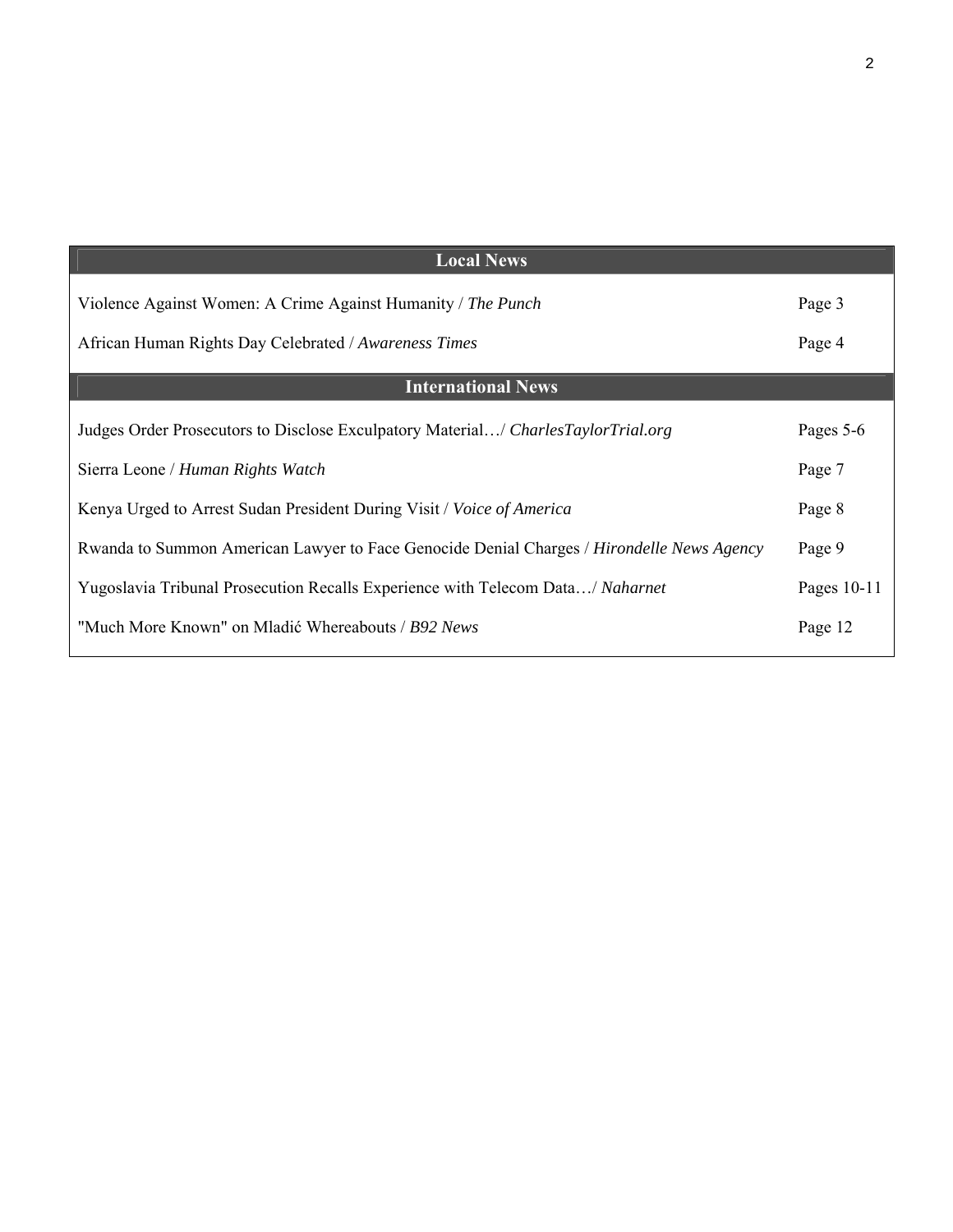#### **Violence Against Women: A Crime Against Humanity**

#### **By Abubakarr Kamara**

Women constitute approximately 51 percent of the population of Sierra Leone, but like many countries the world over, women and girls face various forms of inequality and marginalization, preventing them from enjoying and exercising their rights on the same level as men.

Sierra Leone is a typically patriarchal (male dominance) society, where traditions and culture determine and reinforce perceptions and attitudes towards women and girls. As a consequence, the rights of women and children, particularly girls, continue to be compromised and abused. This is expressed in low literacy levels for women and girls; low level of participation in decision making; limited access to economically viable and productive resources and opportunities; denial of property and inheritance rights; and a host of other violations including violence against women and girls.

"I've been a victim of violence many times but cannot complain due to the help I receive from him at the work place and my current financial status. My boss usually asks me to have sex with him and since I don't want to lose my job, I have to succumb to his wish. I know it's very bad for me to keep silent but if I voice it out to the relevant authorities, I will definitely lose my job and how can I take care of my family of six (father, mother, two sisters and a brother) without a job?," said Zainab Sesay (not her real name), a worker in one of the GSM companies in Sierra Leone.

Zainab and many other women in Sierra Leone face similar challenges and even though Human Rights organizations are paving the way to ensure that such attempts by superiors over their subordinates in work places are reported, most of them prefer to suffer silently in order to secure their jobs because they are afraid to be victims of circumstances.



A husband brutally abusing his wife

Programme of Action defined Violence against Women as 'any gender based violence that results in or is likely to result in physical, sexual or psychological harm or suffering to women, including threats of such acts, coercion, or arbitrary deprivation of liberty, whether occurring in private or public life'. Violence against women is not confined to a specific culture, region or country, or to a particular group of women within a society. On the contrary, it is truly a global phenomenon occurring within the family, the community, and perpetrated or condoned by State and non-state actors.

In Sierra Leone, four out of every five women have been subjected to one form of violence or the other according to the Community Action for Human Security (CAHS) - a human rights NGO based in Makeni in the northern province of the country. According to CAHS Programme Manager, Zainab Tarawally, violence against women has been a percnnial problem in the country, but noted that after the war officially ended in 2002 governments and NGOs have been working assiduously to salvage this problem. "Since the passing into law of the three gender bills by parliament and sensitization workshops organized by human rights organisations throughout the country, violence against women has been reducing drastically especially in the capital city and the headquarter towns. The FSU (Family Support Unit), in collaboration with NGOs, is doing its best in handling matters relating

The Beijing Platform and to violence against women, but there is the urge for more improvement in the area of sensitization and creation of awareness raising in villages where violence against women occurs at a higher rate," said the CAHS Programme Manager.

Violence against women is broadly classified as physical, sexual and psychological with varied forms and types. The most common forms of violence against women in Sierra Leone include Physical Abuse (such as beating, torturing); Sexual Abuse (including rape, sexual harassment, sexual exploitation and abuse); Economic Abuse (such as deprivation of basic necessities, controlling earnings, forbidding employment, denial of access to economically viable resources and opportunities including denial of education); Socio-Cultural (including harmful traditional practices such as FGM, Wife inheritance, dowry related offences and early age marriage). Of these, sexual and physical abuses are the most common challenges, according to Mr. Ibrahim Kamara, the Northern Region, Gender and Children's Desk Officer in the Ministry of Social Welfare, Gender and Children's Affairs (MSWGCA).

Violence against women in Sierra Leone is indicative of unequal power relation and stereotypes regarding women and girls in society. It undercuts the enormous potential of women to contribute to peace and development by restricting their choices and limiting their ability to act. The factors perpetuating violence against women and girls include low level of literacy, traditional and cultural Unliefs, poverty and economic

dependence and silence around sexual violence-which continues to hold sway in most communities. Fear, shame, ostracism, disappearance of witnesses, cumbersome bureaucracy and lack of financial support to take cases forward are all militant factors against victims.

"Violence against women and girls occurred in both private and public sphere including communities, schools and workplaces. Women and girls in various institutions of learning have to put up with various forms of violence. Teachers and lecturers in most institutions of learning, exploit the vulnerability of students by soliciting/ demanding sexual favours in exchange for better grades. Because of the power imbalance, most girls are coerced, induced or threatened to submission thereby compromising their sexuality and girls who refused to yield are punished with lower grades," said Mr. Kamara.

Sierra Leone has acceded to a number of international Human rights instruments promoting gender and child rights including the CEDAW, the AU Protocol on Women, the CRC and the African Charter on the Rights and Welfare of the Child. In recognition and fulfillment of those commitments, successive governments in Sierra Leone have instituted and adopted institutional, legislative and policy measures aimed at enhancing the status of women and children. Notwithstanding the impressive gains made so far in terms of policy and legal reforms, women and girls continue to face biases and discrimination in many spheres.

However, on-going legal reforms (a number of women and girls friendly legislations) have been passed including: Devolution of Estates Act 2007; Domestic Violence Act 2007; Registration of Customary Marriage and Divorce Act 2007; Child Rights Act 2007 and the Anti-Human Trafficking Act while others are pending including the Sexual Offences and Matrimonial Causes Bills.

All these and the National Policies on Gender Mainstreaming and Advancement of Women (aimed at advancing the status of women in all spheres) and the Education Act and revised Code of Conduct for teachers put together are expected to improve the status of women and hence break down the level of violence against them in the country.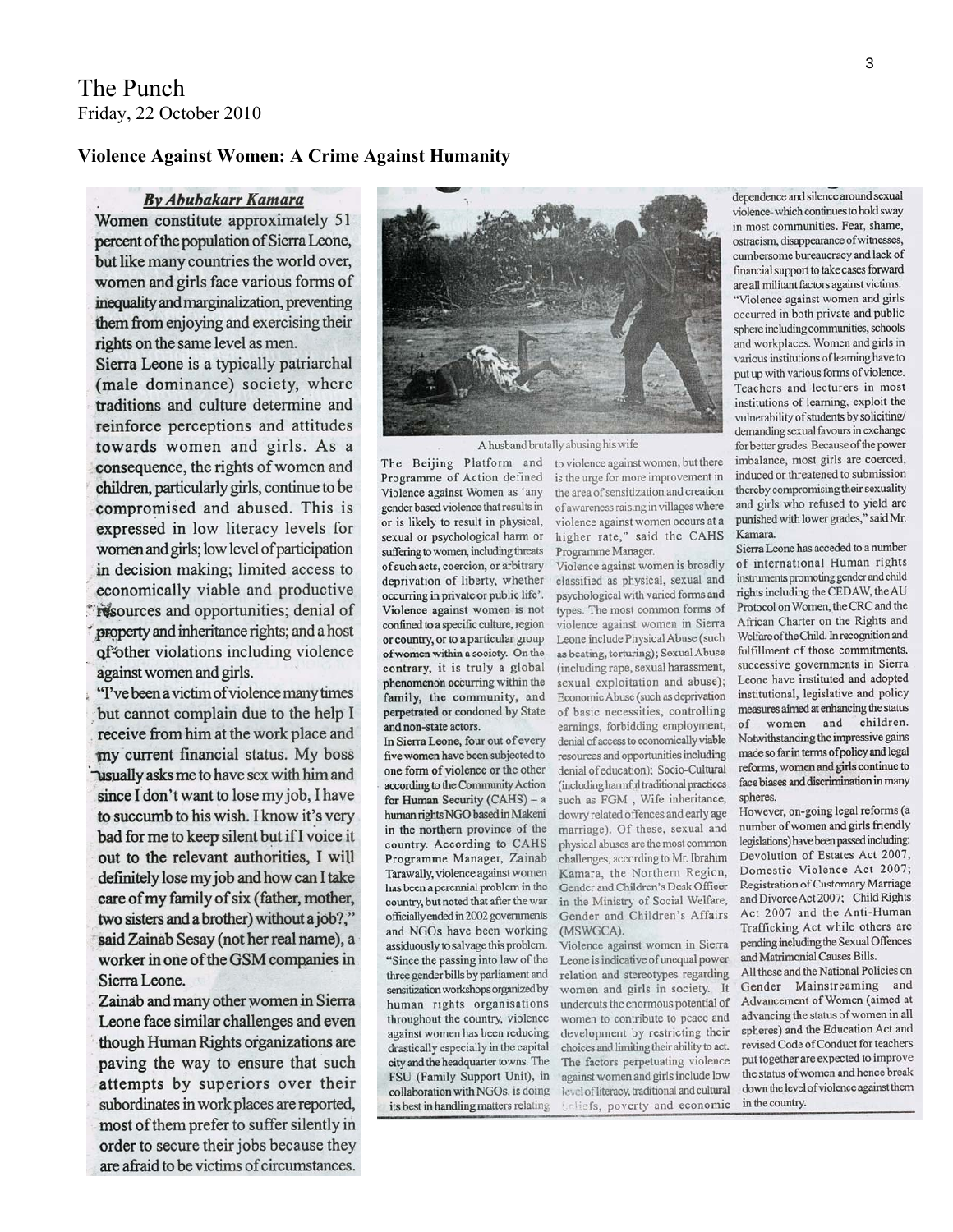# **African Human Right Day Celebrated**

**By Bampia Bundu** The Human Rights Commission of Sierra Leone (HRCSL) on 21st October, 2010 celebrated the African Human Rights Day at the CCSL Hall King Harman Road in Freetown on the theme 'Human Rights a key to achieving sustainable peace and security in Africa."

In his address, Commissioner Revered Mosis Kanu noted that the 21st of October every year marks the commemoration of the day that was adopted by the African Charter on Human and Peoples' Rights in 1986. he however, informed that the adoption of a human rights' treaty for Africa had begun as early as 1961. "The Organization of African Unity (OAU) was concerned with the eradication of colonialism and the dismantling of apartheid and as such the OAU viewed human rights instruments as promoting peaceful and positive international cooperation on the continent," he posited, saying the African Charter was to reflect the history, values, tradition and economic concerns of the continent. He said the

African Charter was adopted on the 26 June, 1981 but that it only entered into force in 1986 after receiving the required number of ratifications and accessions from member sates. It seeks to combine African values with international norms, guaranteeing civil and political rights as well as socioeconomic rights in a single document emphasizing the unity and indivisibility of all human rights," he stated.

The reverend informed that the supervisory institution of the African Charter is the African Commission on Human and People's Rights, and that Sierra Leone has ratified the African Charter on Human and People's Rights. "This means we have made a very serious commitment to the promotion and protection of human rights both in Sierra Leone and on the continent and we must keep to," he fostered.

Speaking on Behalf of UNDP, Madam Shazia Razzaque reiterated date the African Charter came into force. She said they were together to not only recognize its significance on the legal human rights landscape of Africa but

to frankly discuss what it means for the peoples of Africa, particularly Sierra Leoneans. "As Sierra Leone cast its eyes back, one can recall how far the country has come from the nadir of human rights violations during the war to a country that has demonstrated its resolve to forge a new history for its next generations: one that includes efforts for law reform, an independent Human Rights Commission and increased access to justice, especially for the most vulnerable members of society." She noted.

She said the principles harmonize with the very wording of the key UN human rights instruments such as **UN Declaration of Human Rights** which states "the inherent dignity and of the equal and inalienable rights of all members of the human family is the foundation of freedom, justice and peace in the world".

The key note address was delivered by the new Director General of the Sierra Leone Broadcasting Corporation, Mr. Elvis Gbanabom Halowell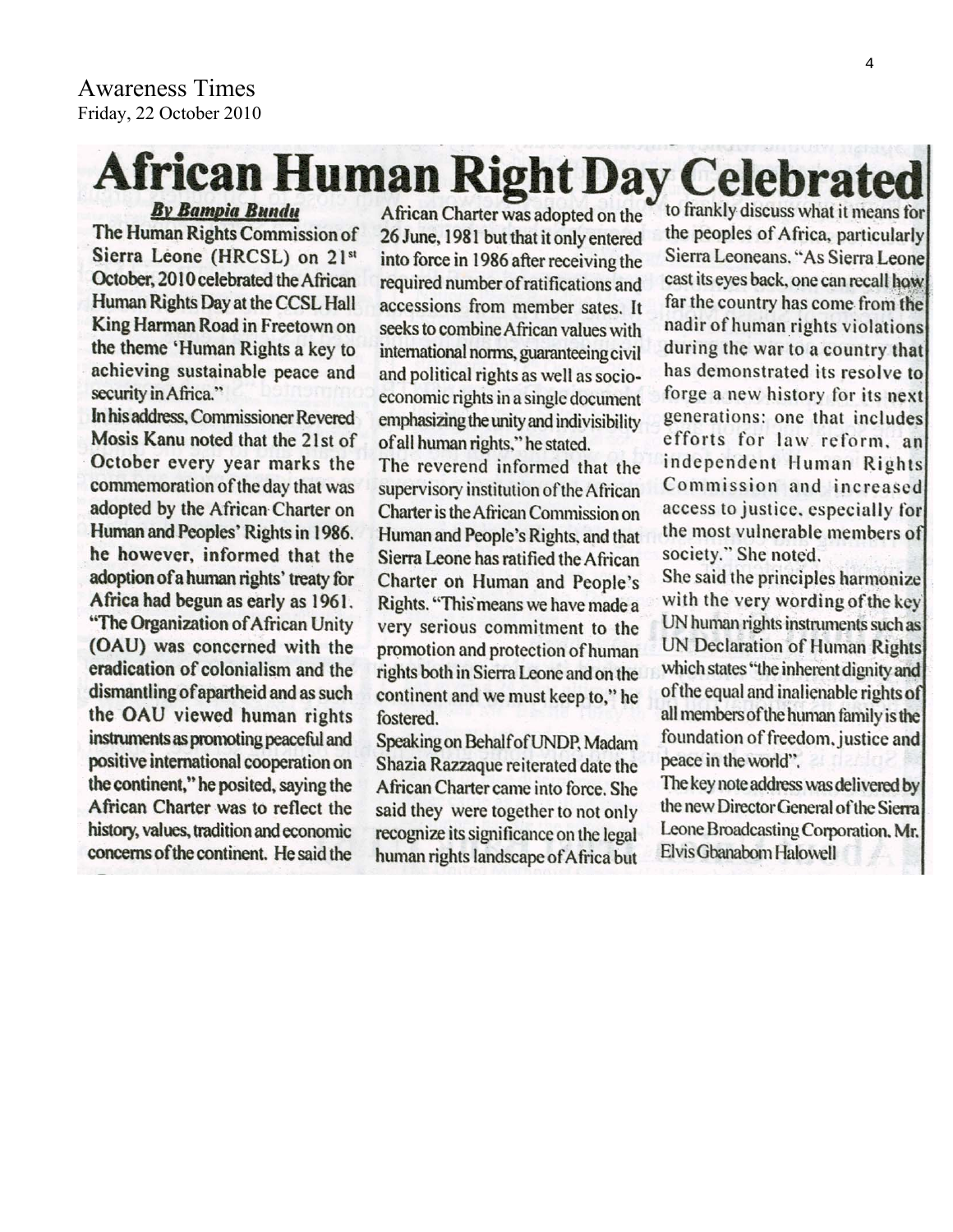# CharlesTaylorTrial.org (The Hague)

Thursday, 21 October 2010

## **Liberia: Judges Order Prosecutors to Disclose Exculpatory Material and Payments Suggesting That AFRC Leader Johnny Paul Koroma Was Not Killed By Charles Taylor**

#### Alpha Sesay

On Wednesday, October 20, 2010, the Special Court for Sierra Leone judges in The Hague ordered prosecutors to disclose exculpatory evidence in their possession that suggests Charles Taylor did not order the execution of Johnny Paul Koroma, the former leader of Sierra Leone's military junta, the Armed Forces Revolutionary Council (AFRC).

The decision stems out of the "Defense Motion for Disclosure of Exculpatory Information Relating to DCT-032" that was filed by Mr. Taylor's defense lawyers on September 24, 2010.

In the motion, defense lawyers alleged that DCT-032, a defense witness for Mr. Taylor, was previously a potential prosecution witness who spoke extensively to prosecution investigators about the alleged death of Mr. Koroma. The witness, who later became a defense witness informed defense lawyers about the information he gave to prosecutors regarding the alleged death of Mr. Koroma, payments made to him by prosecutors for him to cooperate with their investigators, and a letter that was written to him by the former Chief Prosecutor of the Special Court for Sierra Leone, Stephen Rapp, indemnifying him of any criminal prosecutions for his cooperation. These actions by prosecutors, defense lawyers said, were meant to induce the witness to give false testimony against Mr. Taylor. The witness himself admitted to defense lawyers that he was "making up the story in order to get money from the Prosecution<sup>"</sup>

During the presentation of the prosecution's case, it was alleged that Mr. Taylor ordered the execution of several persons who had knowledge of his dealings with Sierra Leonean rebel forces. One such person who was allegedly executed on Mr. Taylor's orders was AFRC leader Mr. Koroma. Witnesses who testified about the execution of Mr. Koroma on Mr. Taylor's orders included Mr. Taylor's former Vice President Moses Blah, former member of Mr. Taylor's National Patriotic Front of Liberia (NPFL) rebel group Joseph Zig Zag Marzah, and a protected witness, TFI-375. Though these witnesses did not claim to be present when Mr. Koroma was executed, their evidence implicated several other persons who were subordinates to Mr. Taylor. One subordinate mentioned as being among those who carried out the murder of Mr. Koroma in Foya, Liberia, was DCT-032, the witness who is the subject of the defense motion.

According to the defense motion, when prosecutors were investigating the alleged murder of Mr. Koroma in 2008, they contacted DCT-032, who provided them with information regarding the death of the former AFRC leader and his burial site somewhere in Lofa County, Liberia. Following the disclosure of such information, prosecutors carried out exhumations at two burial sites which were identified by DCT-032. DNA tests were carried out on the remains that were exhumed, but they did not match Mr. Koroma's DNA.

In their motion, defense lawyers argued that based on the information provided to prosecutors by DCT-032, Mr. Koroma may well be still alive. They argued further that based on information provided to them by DCT-032, the payments that were made to him and the indemnity letter that was written to him by prosecutors were meant to induce him to provide false testimony against Mr. Taylor.

The details of the information provided to prosecutors by DCT-032, the results of the DNA tests, the payments, and the indemnity letter provided to the witness by prosecutors "suggest the innocence of the Accused or mitigate his guilt or may affect the credibility of the prosecution evidence," defense lawyers said. Such information must have been disclosed by the prosecution to the defense according to the Court's Rules of Procedure and Evidence, defense lawyers argued. They therefore asked the judges to now order the prosecution to make the necessary disclosures and provide an explanation as to why such material details were never disclosed to the defense.

In response, prosecutors asked the judges to dismiss the defense motion as it was "unfounded and [that] the information requested is not exculpatory." Prosecutors further argued in their response that while they had honored all their disclosure obligations under the court's rules, such disclosure obligations do not require them to operate an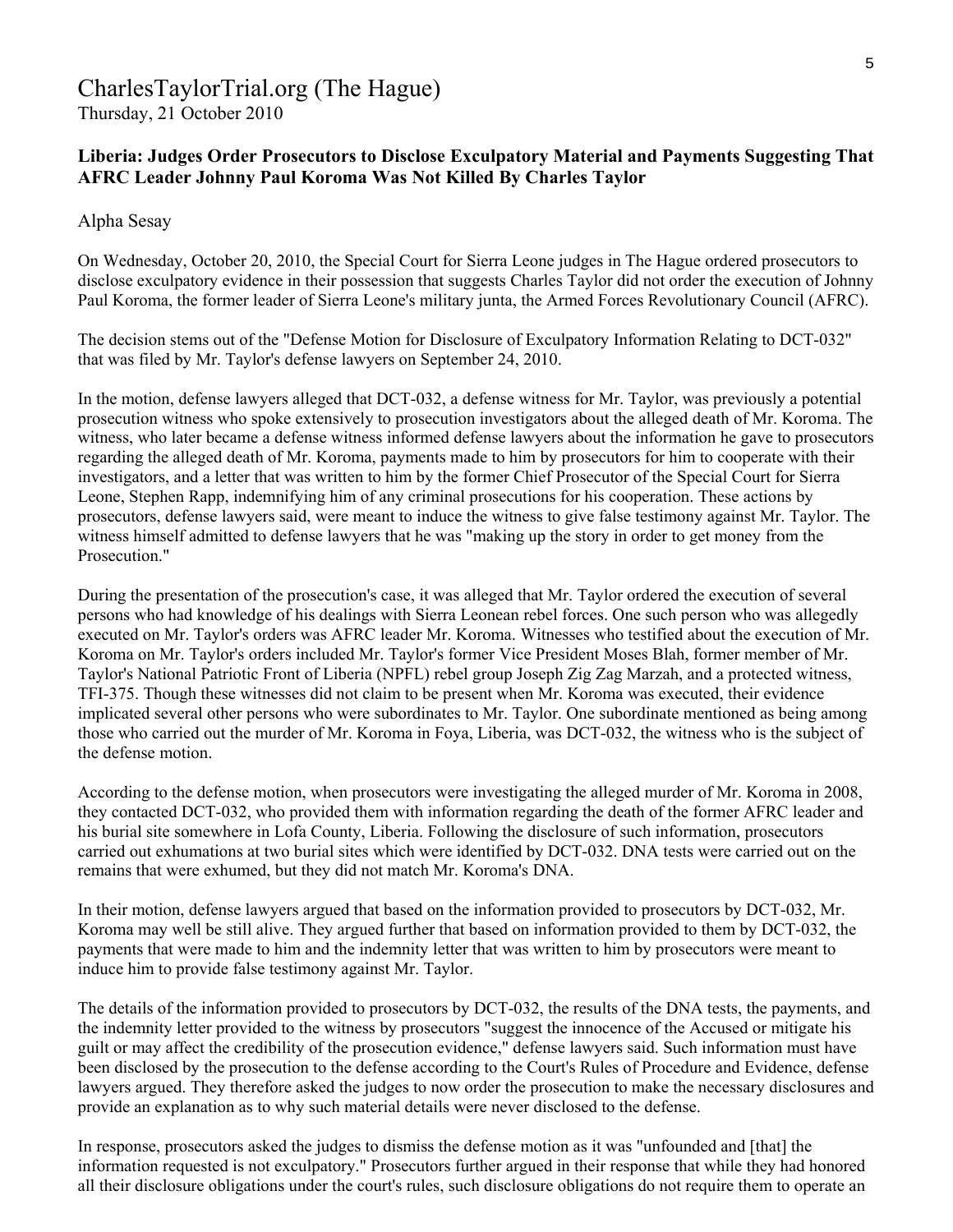"open door policy." Prosecutors also said that DCT-032 was never listed as a prosecution witness. He was only used as a source, and there is no obligation that payments or promises made to sources must be disclosed, prosecutors argued.

On October 20, 2010, the judges dismissed the prosecution's arguments and ruled in favor of the defense.

According to the judges, the fact that DCT-032's name was mentioned as a key player in the alleged execution of Mr. Koroma and the subsequent information provided by him to prosecutors about his background, his role in the Sierra Leone and Liberian conflicts, and his participation in the alleged murder of Mr. Koroma, including the latter's burial site (whether true or false), proves that he was a potential prosecution witness and not merely a source. The judges further said that based on the payments that were made to the witness and the letter that was written by the former Chief Prosecutor assuring the witness that he would not be prosecuted, it is clear that the prosecution intended to seek DCT-032's cooperation, including his testimony. These actions by prosecutors, the judges said, were not done because DCT-032 was a source, but rather because he was a potential prosecution witness.

"The Trial Chamber opines that the Prosecution payments were not used to buy information from a source, but rather were given to a potential witness for his own benefit," the judges said in their decision.

"Accordingly, the Trial Chamber holds that prior to his listing as a Defense witness, Witness DCT-032 was for all intents and purposes, a potential Prosecution witness, notwithstanding that he was never listed by the Prosecution as such."

The judges also agreed with defense lawyers that "the fact that the Prosecution interviewed this alleged murderer and that he led them to a grave or grave sites that later turned out not to be that of Johnny Paul Koroma is relevant to the issue of whether Johnny Paul Koroma is dead or alive, and may affect the credibility of the Prosecution evidence."

The judges said the fact also that DCT-032 was unable to provide the prosecution with adequate information regarding the death of Mr. Koroma "despite being promised 5000 United States Dollars and indemnity against criminal prosecution, is potentially exculpatory in that it may affect the credibility of the Prosecution evidence" alleging his (DCT-032) involvement in the alleged killing of Mr. Koroma.

"This information with respect to the Prosecution investigation should therefore also have been disclosed to the defense," the judges said.

The judges concluded their decision by ordering the prosecution to disclose:

Full details of all investigations carried out by the Prosecution into the alleged death of Mr. Koroma including results of DNA tests carried out on corpses exhumed from graves identified by DCT-032.

Full details of all monies that were given to DCT-032.

An original duplicate copy of the letter of indemnity against criminal prosecution that was written to the witness by former Chief Prosecutor Stephen Rapp.

In another motion, defense lawyers have asked the judges to order the setting up of an investigation into the conduct of the Office of the Prosecutor during the gathering of evidence against Mr. Taylor. Defense lawyers allege in their motion that prosecution investigators bribed witnesses to testify against Mr. Taylor and that in some cases, potential witnesses were intimated and physically assaulted to elicit information from them against Mr. Taylor. A decision on this motion is expected soon.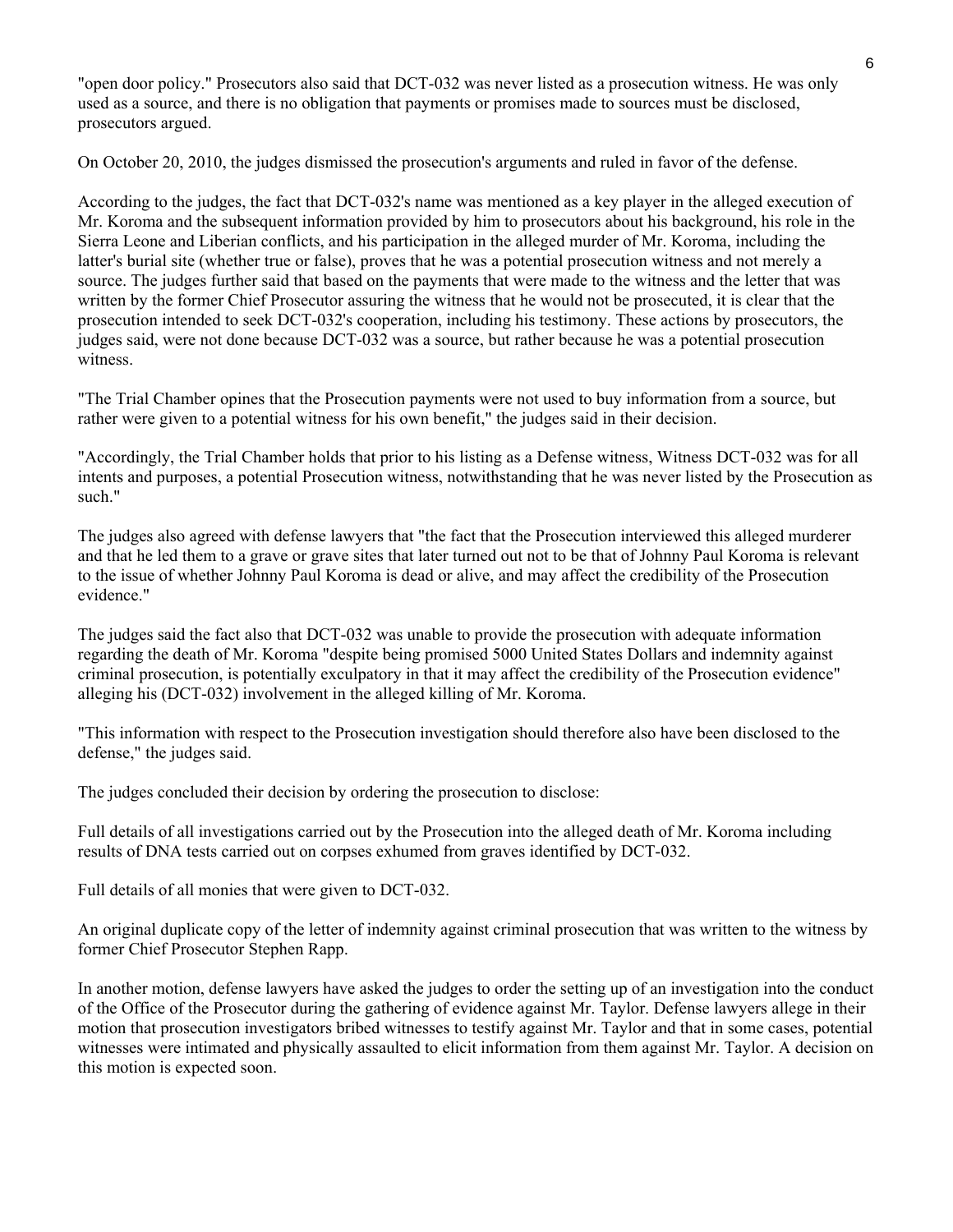# Human Rights Watch

2010 Report

## **Sierra Leone**

Throughout 2009 the government of President Ernest Bai Koroma made notable progress in addressing endemic corruption and weak rule of law, thus distancing Sierra Leone further from the issues that gave rise to its 11-year armed conflict that ended in 2002. However persistent weaknesses within the police and judiciary, and several risk factors—notably the global economic crisis, high unemployment, and growing insecurity in neighboring Guinea— illuminated the fragility of these gains.

An outbreak of politically motivated violence between supporters of the ruling All People's Congress and the Sierra Leone People's Party in early 2009 showed the weakness of the Sierra Leone police and judiciary, which failed to adequately investigate and hold accountable those responsible. However, swift reconciliation efforts by the President avoided a deepening of the crisis.

Through the efforts of the United Nations-mandated Special Court for Sierra Leone, there was significant progress in achieving accountability for war crimes committed during the country's civil war. However, there was little improvement in access to key economic rights including healthcare and primary education. Sierra Leoneans suffer the highest maternal mortality rates in the world.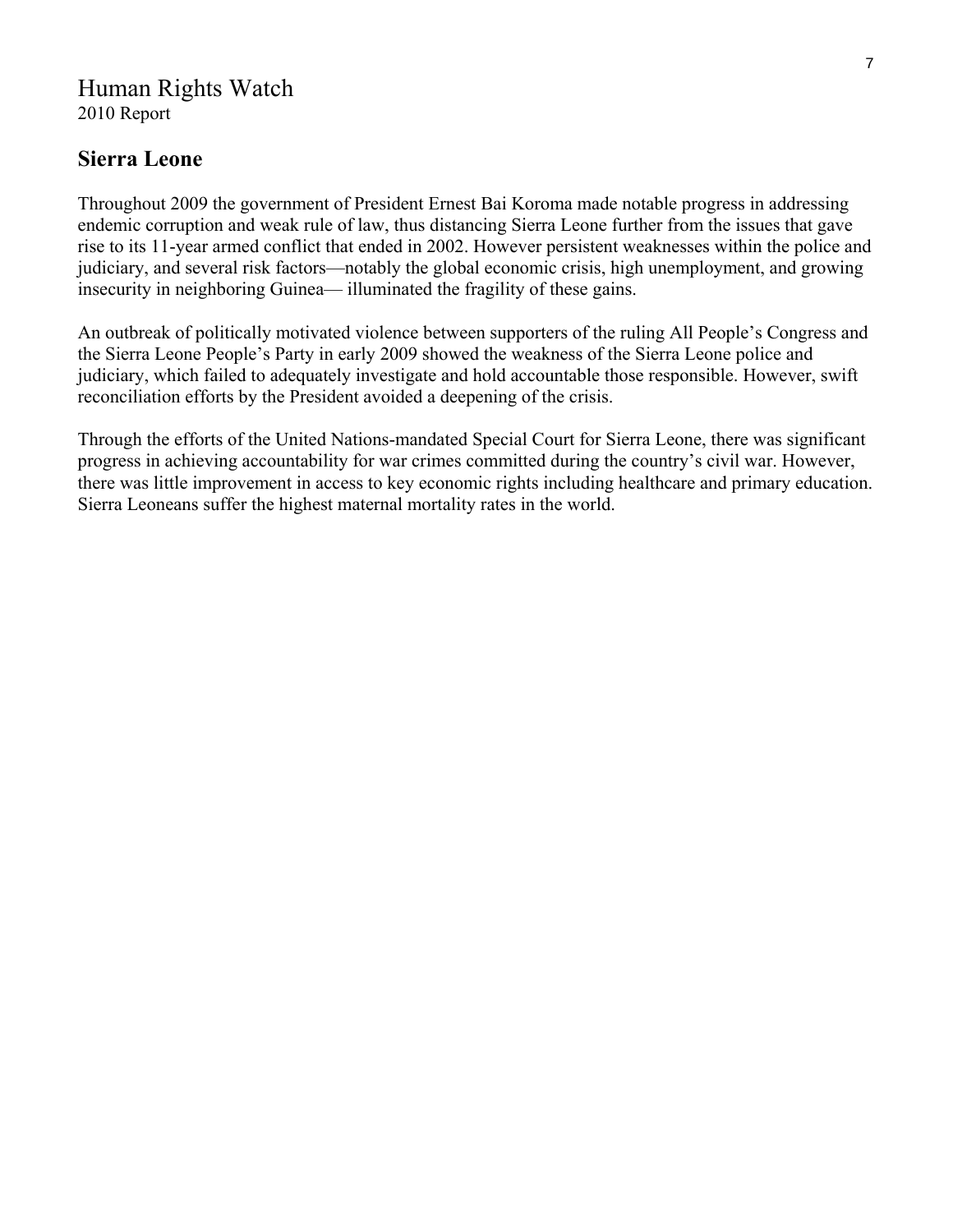#### **Kenya Urged to Arrest Sudan President During Visit**

Civil and human rights groups have sent Kenya's president a letter calling for the arrest of Sudan's President Omar al-Bashir on war crimes charges during his upcoming visit.

Human Rights Watch said Thursday, more than 20 groups signed the letter addressed to President Mwai Kibaki.

His counterpart, President Bashir, is expected to travel to Kenya within a few weeks for a meeting on southern Sundan's referendum vote for independence in January.

Bashir attended Kenya's new constitution celebration in August, sparking criticism from the International Criminal Court, which is seeking his arrest on charges of war crimes and genocide charges.

The ICC said Kenya has a "clear obligation" as a member of the court to cooperate in enforcing its arrest warrants.

Kenya has defended its earlier decision saying the government did not want to threaten the stability of Sudan or Kenya itself.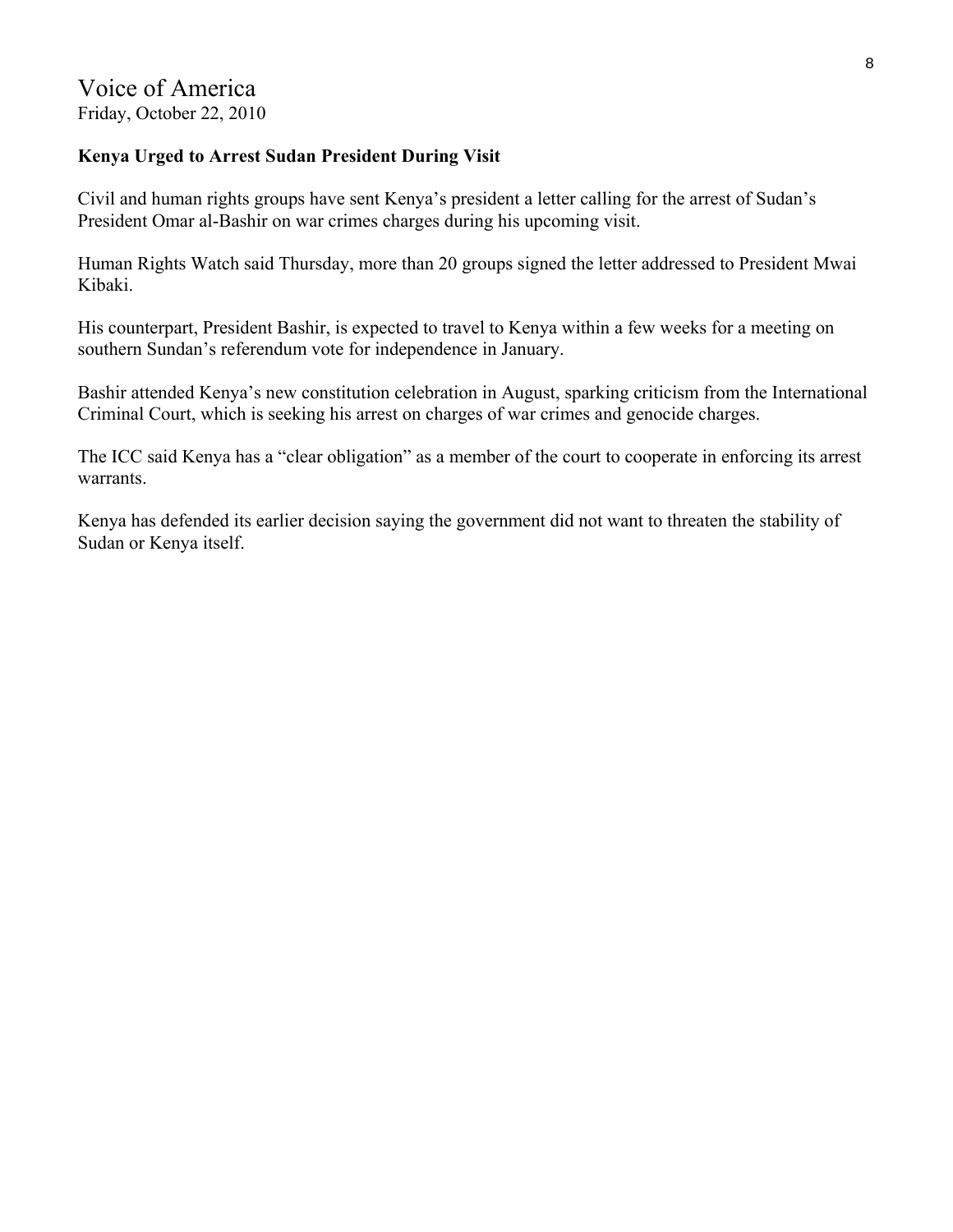#### **Rwanda to summon American lawyer to face genocide denial charges**

Rwandan Prosecutor General, Martin Ngoga said Wednesday that his country would summon American lawyer Peter Erlinder, a defence counsel at the International Criminal Tribunal for Rwanda (ICTR) in the coming few weeks to face charges of genocide denial.

''It is going to happen very soon. I would say in a couple of weeks,'' Ngoga told a press conference jointly conducted by the Spokesperson of the ICTR, Roland Amoussouga.

Erlinder is lead counsel for genocide-convict Major Aloys Ntabakuze who has appealed against life imprisonment sentence rendered by ICTR on December 18, 2008. His appeal is yet to be heard.

Ngoga's statement follows a recent decision by the Appeals Chamber of the Tribunal on a motion filed by Ntabakuze.

''We have a substantive case against Erlinder,'' Ngoga pointed out , adding that ''genocide denial is not acceptable. It doesn't matter wherever you come from.''

He explained that if Erlinder does not respond to the summons he would be a fugitive and Rwanda would opt to use the Interpol, to track him down for his arrest. ''He is a lawyer and he knows the consequences of jumping bail,'' he warned.

''We will proceed as planned to prosecute him for genocide denial and make sure that throughout the process we are not infringing his functional immunity as defence lawyer of the ICTR,'' Rwandan Prosecutor General emphasized.

In its decision of October 6, the Appeals Chamber recognized the functional immunity of the defence counsels in the course of executing their duties in defence of their clients before the ICTR.

''The small reference to a particular document that was seen to be infringing his immunity will be withdrawn from our charge sheet," Ngoga said.

Erlinder went to Rwanda to defend the opposition leader, Victoire Ingabire of unregistered United Democratic Forces (UDF-Inkingi) party, who wished to run for presidency alongside President Paul Kagame and who has herself been charged with genocide denial.

NI/FK/ER/GF

© Hirondelle News Agency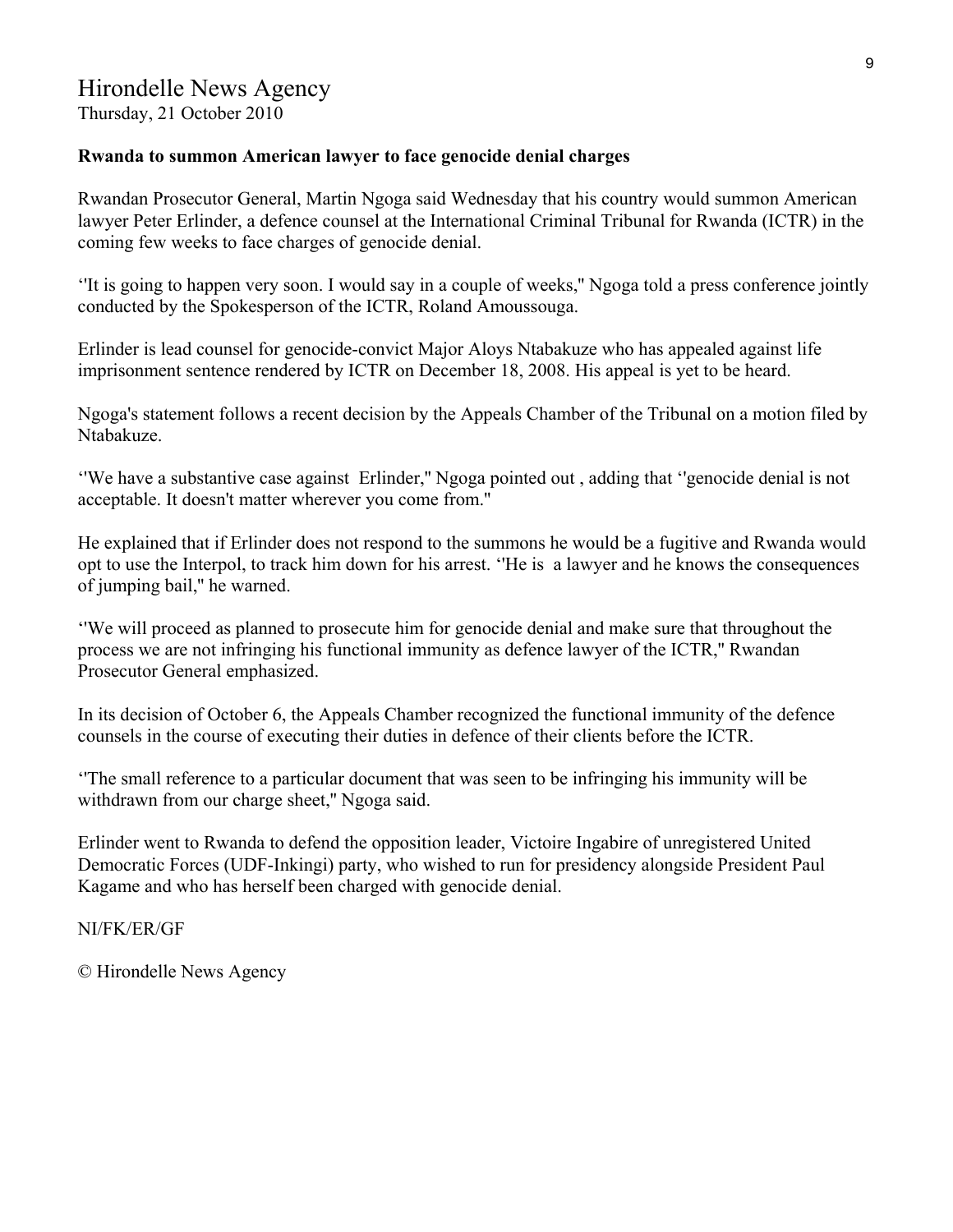Naharnet Thursday, 21 October 2010

### **Yugoslavia Tribunal Prosecution Recalls Experience with Telecom Data, False Witnesses, Crime Scene Tampering: Bellemare is Right!**

Naharnet Special Report – The Hague:



The morning period of the second day of the International Media Forum organized by the Special Tribunal for Lebanon in the Dutch city of The Hague was characterized by a visit to the headquarters of the International Criminal Tribunal for the former Yugoslavia.

The highlight of the visit was a demonstration made by Bob Reed, Operations Officer in the Office of the Attorney General to the International Criminal Tribunal for War Crimes in Former Yugoslavia.

The aforementioned presentation triggered a quest by the Lebanese journalists in an attempt to find answers for the thorny questions the Lebanese are bickering about.

These questions are considered part of the junctures and essentials of the investigation conducted by Danielle Bellemare, Prosecutor of the Special Tribunal for Lebanon probing the murder of ex-PM Rafik Hariri and his companions.

In this regard, the following headlines must be contemplated:

1. Telecommunications Data: Asked whether investigations into crimes under the jurisdiction of the tribunal he was part of had focused on telecom data, and whether the database of phone calls can be considered as an evidence to be relied on in indicting individuals, the official at the prosecutor's office of the Yugoslavia tribunal, Australian, said the investigations into the cases the tribunal was looking into had not been based on the phone calls issue because it was not an element in the probe.

"Had they existed, we would've used them … and nothing prevents resorting to them (telecom data) in other probes if they existed," he added, noting that before he joined the Yugoslavia tribunal, he had managed during his tenure in Australia to unveil two major drug trafficking cells through analyzing the database of phone calls.

After intercepting and monitoring phone calls, Reed added, an "empire" for drug trafficking and dealing had been dismantled. The aforementioned database was used to unveil the cells and interrogate their members in addition to being used, along with other material, as accusatory instruments and criminal evidences, according to Reed.

2. False Witnesses: Asked whether the investigation had bumped at some stage into "false witnesses" who had given incorrect information that led to misleading the probe, and whether those witnesses had negatively affected the investigation's credibility and the indictment, the official at the prosecutor's office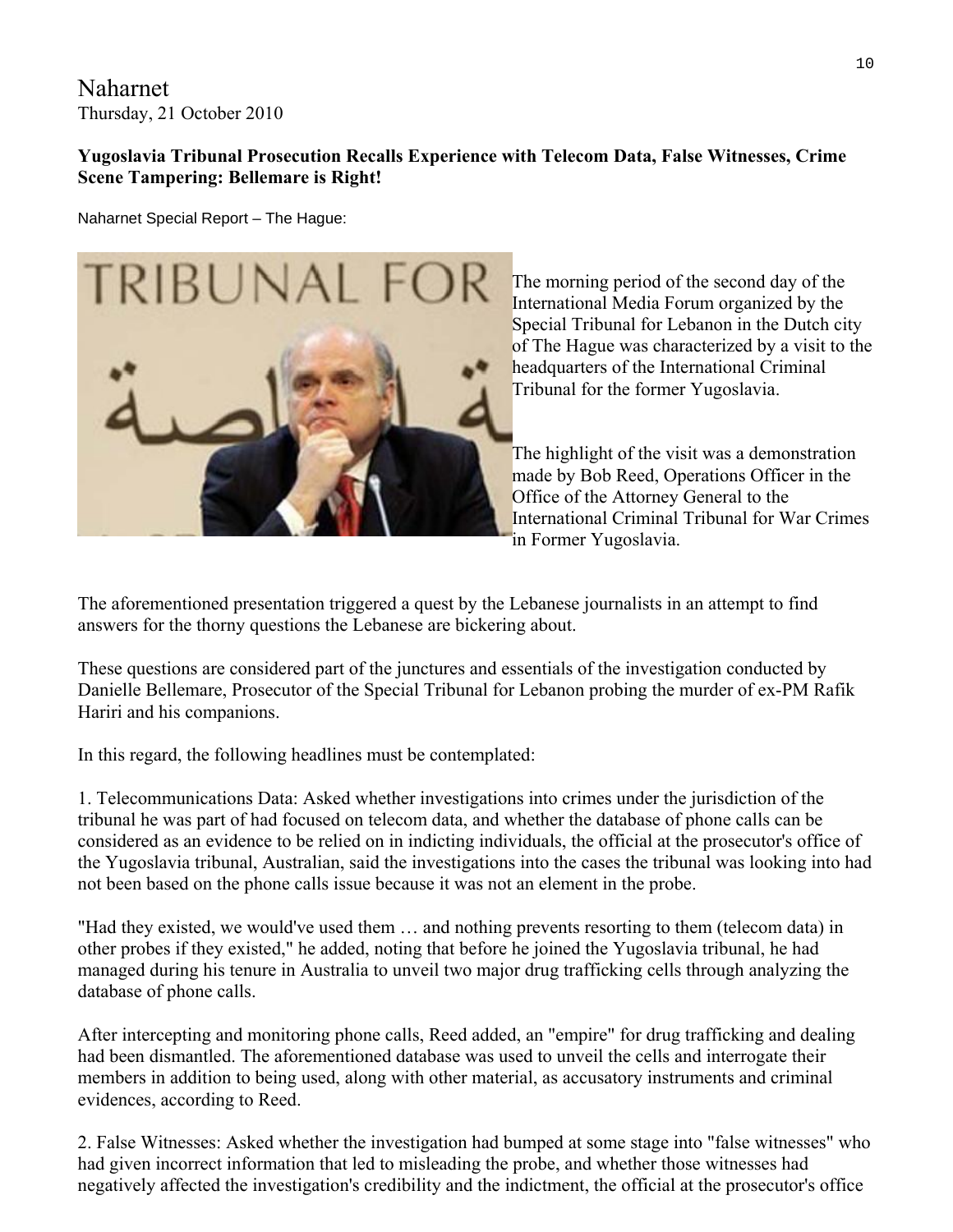of the Yugoslavia tribunal said that such matters cannot affect the probe's credibility if it was based on other data, presumptions and evidences that lead to the same result.

Reed added that the prosecutor can drop some testimonies and even presumptions from his indictment, even during the trial, without that affecting the credibility of his indictment. But if the prosecutor was to act against all individuals who give information he deems as incorrect, that would require him to prosecute all defense witnesses because they usually contradict prosecution witnesses, said the official.

He clarified that the false witnesses to be prosecuted are the ones who appear before court and give their false testimonies under oath, adding that only one person was tried over this charge before the Yugoslavia tribunal, which gave him three months in prison.

3. Faltering with Crime Scene: Asked about faltering with the crime scene and whether the crimes investigated by the Yugoslavia tribunal had witnessed such cases, and whether those responsible had been prosecuted, the official at the prosecutor's office of the Yugoslavia tribunal said that a case of faltering with the crime scene had been recorded during the Srebrenica massacres.

Reed noted that the then U.S. secretary of state, Madeleine Albright, had disclosed in the media pictures of mass graves in that region. But the authorities, he added, moved the bodies buried in the mass graves to other places after the news broke out.

"But the international investigators managed, through the advanced technologies they used, to find a link between the Srebrenica mass graves and the unearthed bodies," he said, adding that "no matter how much the perpetrators try to clean their crime scene, they can't remove all evidences."

Reed noted that the remnants of a blood drop for instance can lead to unveiling a lot of evidences. As to trying those behind faltering with the crime scene in former Yugoslavia, he added, the international tribunal did not look into the case, given that its jurisdiction was limited to probing the massacres as acts of killing.

The Australian official noted that probing the act of faltering with the crime scene was under the jurisdiction of the Sarajevo tribunal.

Lebanese journalists sought to project the controversial topics accompanying the investigation conducted by STL Prosecutor Bellemare into the Hariri crime on the course of the investigation conducted by the prosecutor of the Yugoslavia tribunal.

They tried to compare between the courses of the two probes and to anticipate the answers Bellemare is supposed to present in his indictment regarding the telecom data, evidences and other information; testimonies given by individuals whose "credibility is in question"; and the criminal liability of those behind tampering with the crime scene.

If the Lebanese are divided, due to their political backgrounds, in tackling these issues and defining their legal worth, that is because they read in conflicting political and factional books. However, the international prosecutors seem to have one legal opinion in evaluating the questions being raised, even without prior coordination, because they read in the same book of law, which has nothing to do with the divides and disputes of the Lebanese.